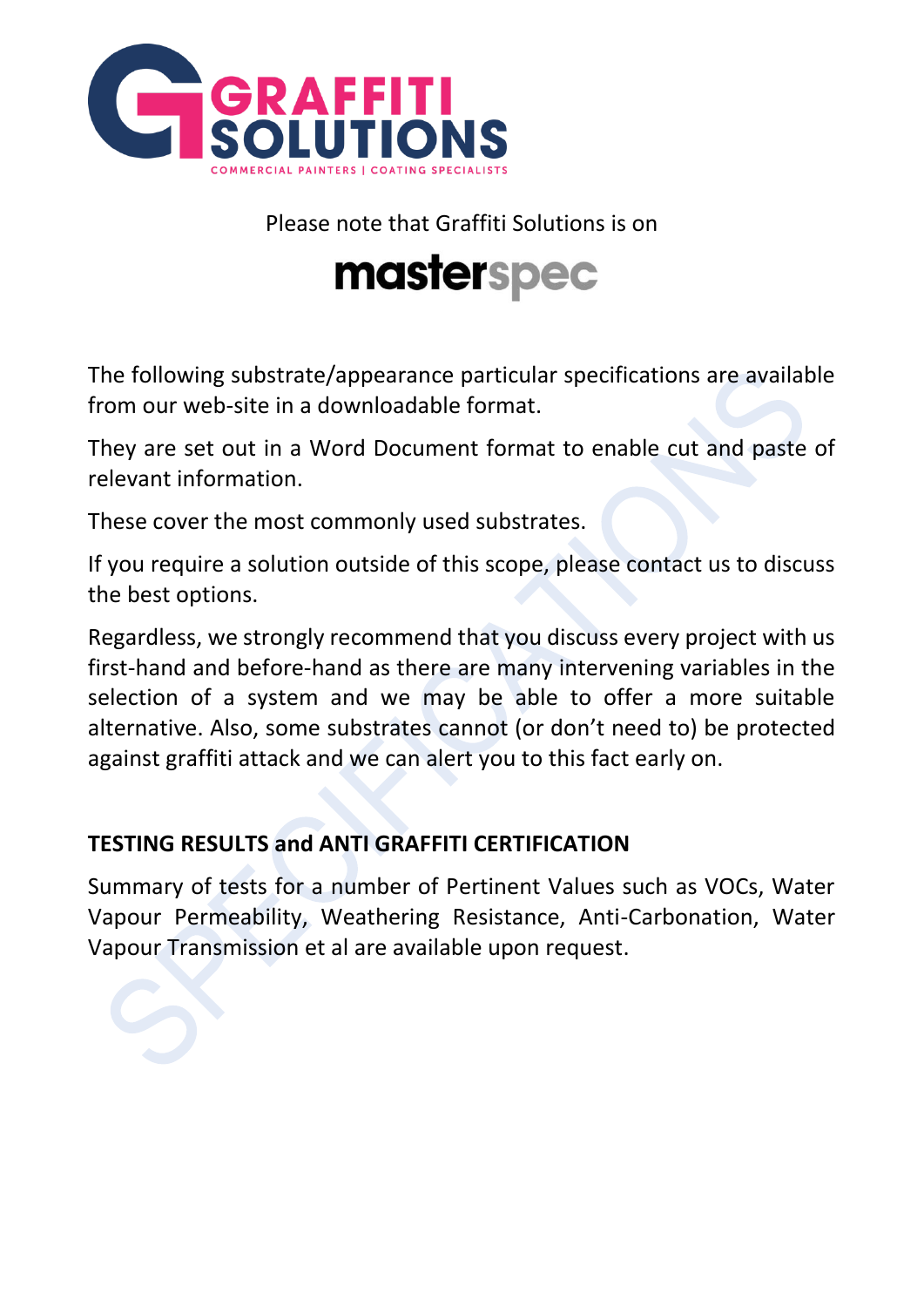

### **Graffiti Protection Coatings for:**

# **POROUS SURFACES – SACRIFICIAL COATINGS**

#### **Natural Stone**

The nominated principal specialist contractor Graffiti Solutions Ltd (email: [graffiti@graffitisolutions.co.nz](mailto:graffiti@graffitisolutions.co.nz) ; phone 09 525 5722) shall apply specialist, environmentally and structurally-friendly anti-graffiti coatings to all Natural Stone surfaces. The surfaces will be protected with 2 coats of Guardian Graffiti Shield. (A sacrificial, clear, highly unobtrusive coating). These coatings shall be applied and maintained in accordance with the manufacturer's instructions to ensure validity of their warranties.

#### **Brickwork**

The nominated principal specialist contractor Graffiti Solutions Ltd (email: [graffiti@graffitisolutions.co.nz](mailto:graffiti@graffitisolutions.co.nz) ; Phone 09 525 5722) shall apply specialist, environmentally and structurally-friendly anti-graffiti coatings to all Clay Brick surfaces. The surfaces will be protected with 2 coats of Guardian Graffiti Shield. (A sacrificial, clear, highly unobtrusive coating). These coatings shall be applied and maintained in accordance with the manufacturer's instructions to ensure validity of their warranties.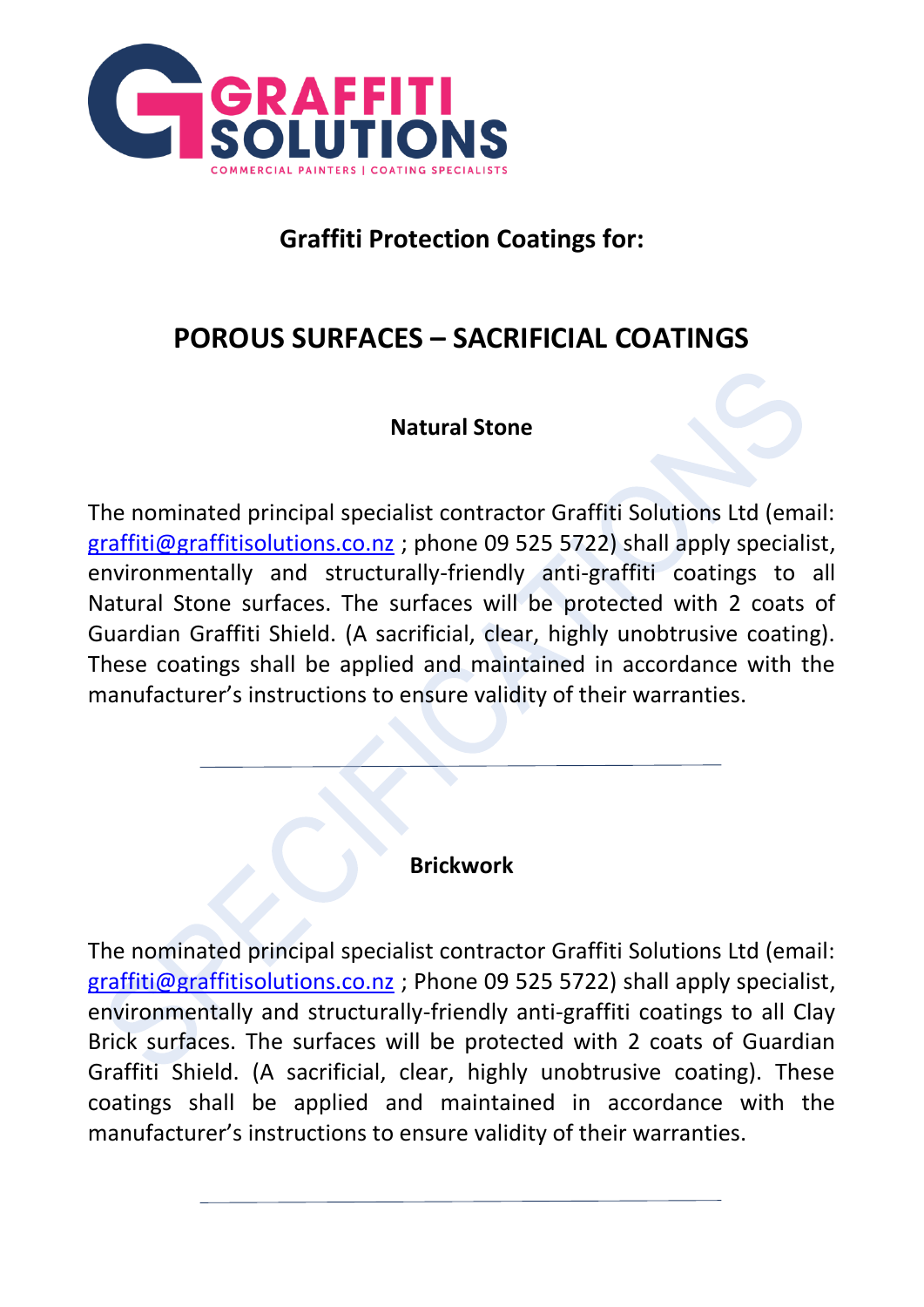

# **POROUS SURFACES – SACRIFICIAL COATINGS**

#### **Precast/In-situ Bare Concrete Panels**

The nominated principal specialist contractor Graffiti Solutions Ltd (email: [graffiti@graffitisolutions.co.nz](mailto:graffiti@graffitisolutions.co.nz) ; Phone 09 525 5722) shall apply specialist, environmentally and structurally-friendly anti-graffiti coatings to all Bare Concrete surfaces. The surfaces will be protected with 2 coats of Guardian Graffiti Shield. (A sacrificial, clear, highly unobtrusive coating). These coatings shall be applied and maintained in accordance with the manufacturer's instructions to ensure validity of their warranties.

**Concrete Masonry**

The nominated principal specialist contractor Graffiti Solutions Ltd (email: [graffiti@graffitisolutions.co.nz](mailto:graffiti@graffitisolutions.co.nz) ; Phone 09 525 5722) shall apply specialist, environmentally and structurally-friendly anti-graffiti coatings to all Bare Concrete blockwork and mortar joints. The surfaces will be protected with 2 coats of Guardian Graffiti Shield. (A sacrificial, clear, highly unobtrusive coating). These coatings shall be applied and maintained in accordance with the manufacturer's instructions to ensure validity of their warranties.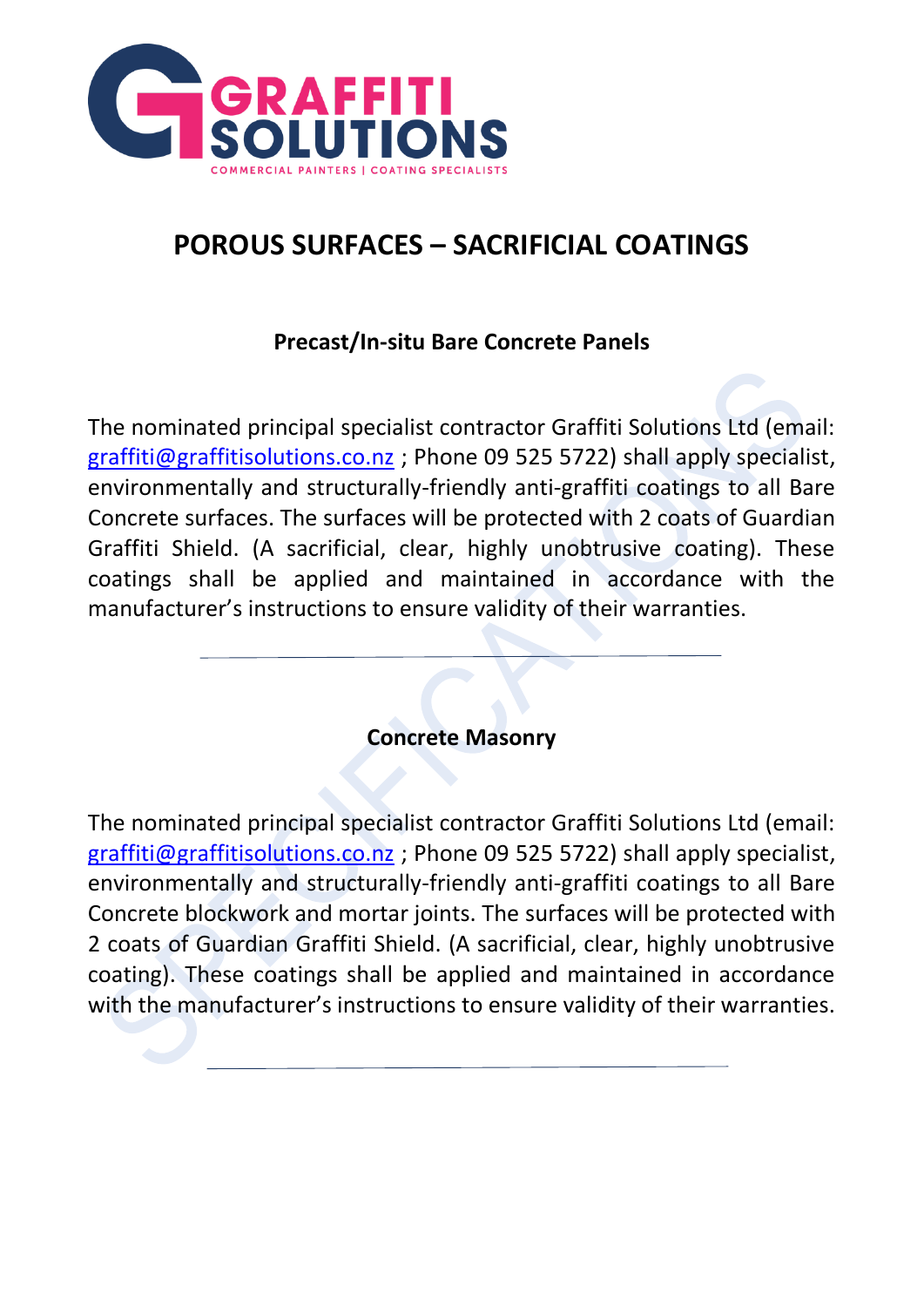

# **POROUS SURFACES – SACRIFICIAL COATINGS**

#### **Bare Hardwood-type surfaces (e.g. fences, street furniture, and cladding)**

The nominated principal specialist contractor Graffiti Solutions Ltd (email: [graffiti@graffitisolutions.co.nz](mailto:graffiti@graffitisolutions.co.nz) ; Phone 09 525 5722) shall apply specialist, environmentally and structurally-friendly coatings to all bare hardwood timber surfaces. The surfaces will be protected with 2 coats of GSL FenceGuard. (A sacrificial, clear, highly unobtrusive coating). These coatings shall be applied and maintained in accordance with the manufacturer's instructions to ensure validity of their warranties.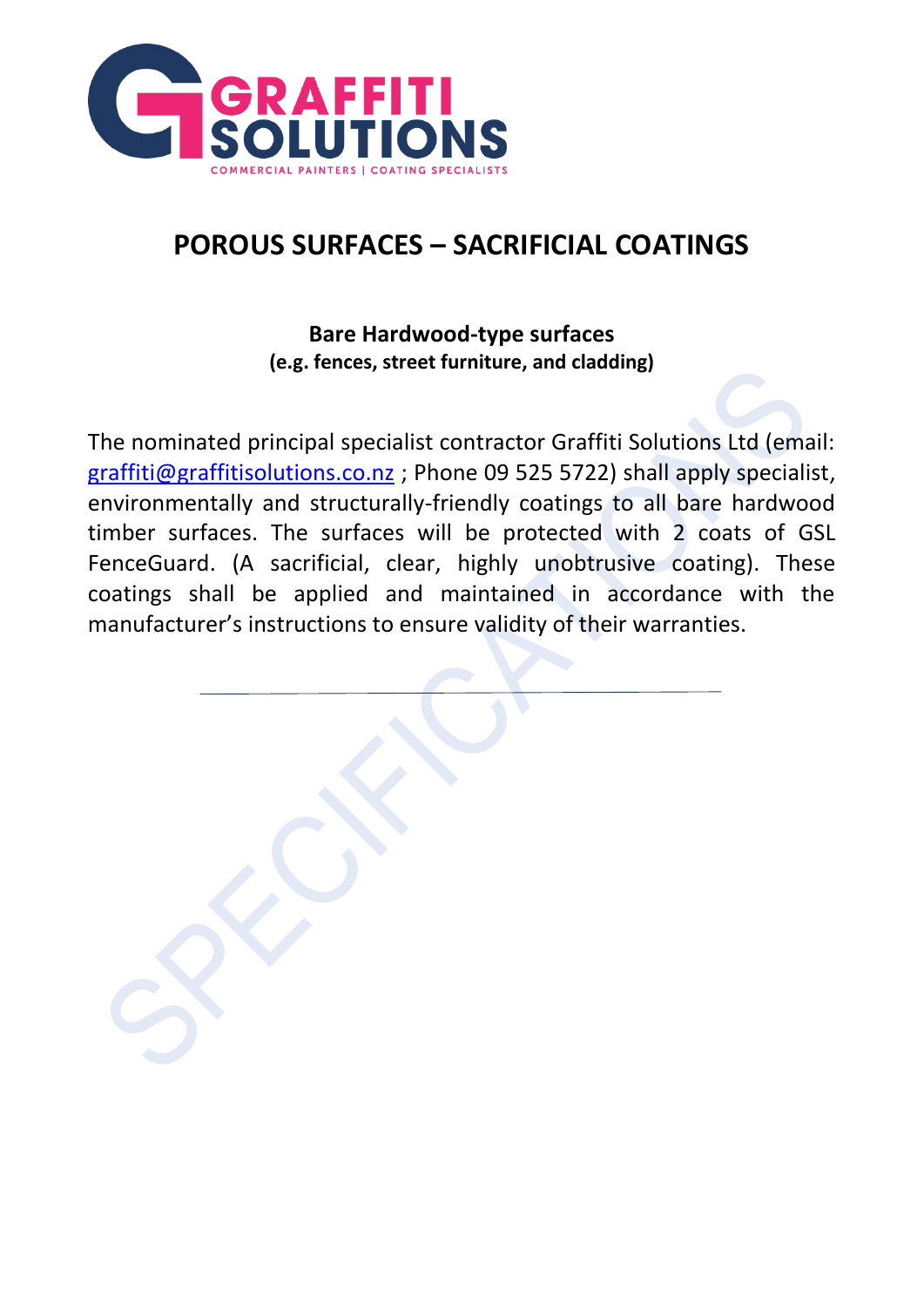

#### **Painted Concrete Panels and Painted Masonry Block**

The nominated principal specialist contractor, Graffiti Solutions Ltd (email: [graffiti@graffitisolutions.co.nz](mailto:graffiti@graffitisolutions.co.nz) ; Phone 09 525 5722) shall apply specialist environmentally and structurally-friendly anti-graffiti coatings to all painted concrete surfaces. The surfaces will be protected with 2 coats of Guardian Anti-Graffiti Coating (permanent, non-sacrificial coating.) These coatings shall be applied and maintained in accordance with the manufacturer's instructions to ensure validity of their warranties.

Matt, Satin or Gloss Clear Finish

### **Unpainted Concrete Panels (which are to present a final appearance of a painted panel)**

The nominated principal specialist contractor, Graffiti Solutions Ltd, (email: [graffiti@graffitisolutions.co.nz](mailto:graffiti@graffitisolutions.co.nz) ; Phone 09 525 5722) shall apply specialist, environmentally and structurally-friendly anti-graffiti coatings to all unpainted concrete surfaces. Graffiti Solutions Ltd will firstly prepare the surfaces including an acid-etch. Apply 1 coat of Guardian Primer followed by 2 coats of Guardian Anti-Graffiti Paint (permanent, non-sacrificial coating) of nominated colour or clear. These coatings shall be applied and maintained in accordance with the manufacturer's instructions to ensure validity of their warranties.

Matt, Satin or Gloss Finish – colour as selected or clear finish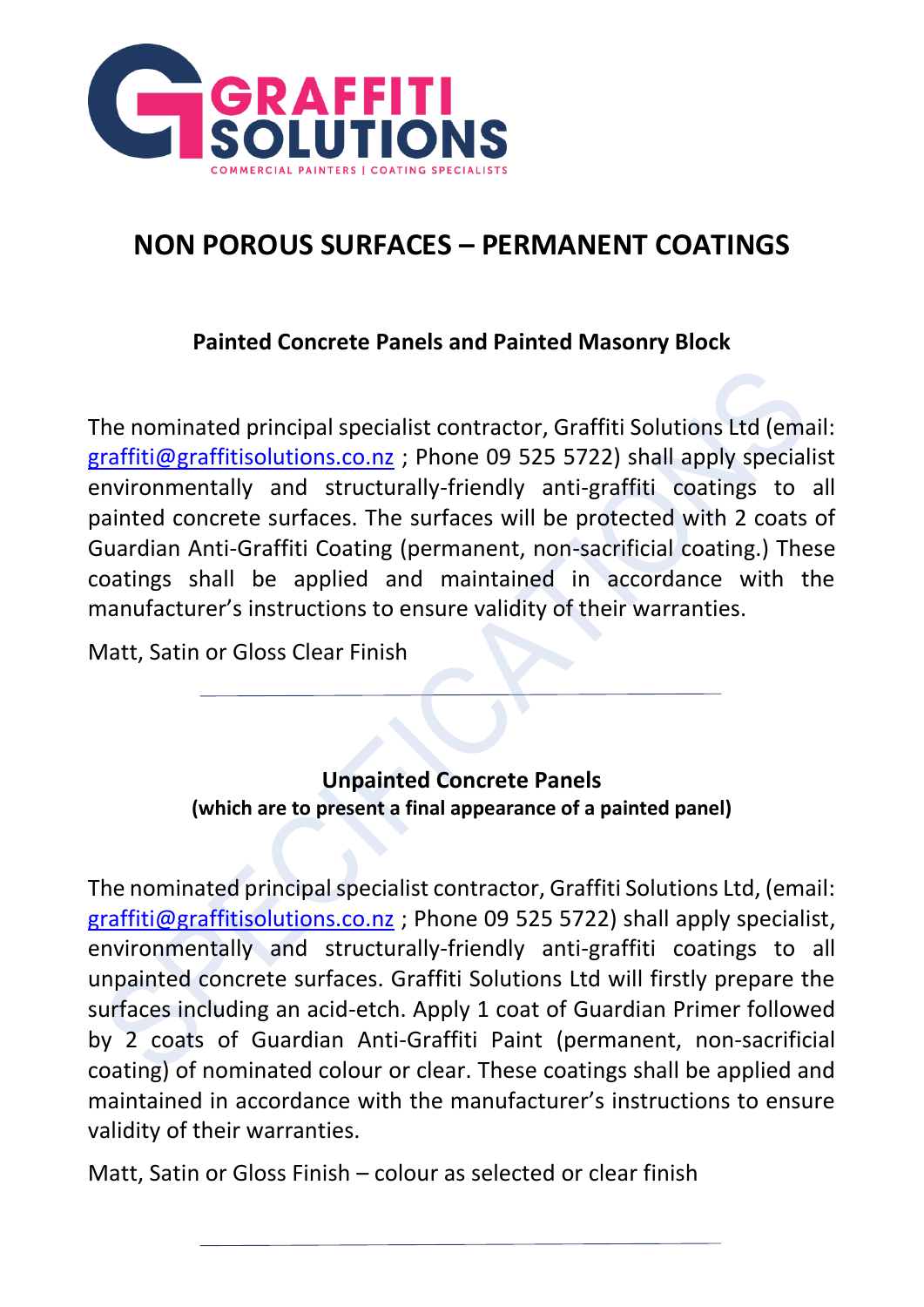

### **Selected Painted Fibre Cement boards**

#### *Owing to the varying natures of different products it is imperative that you engage us in discussion prior to writing a specification.*

The nominated principal specialist contractor, Graffiti Solutions Ltd, (email: [graffiti@graffitisolutions.co.nz](mailto:graffiti@graffitisolutions.co.nz) ; Phone 09 525 5722) shall apply specialist, environmentally and structurally-friendly anti-graffiti coatings to all painted selected Fibre Cement Board surfaces. The surfaces will be protected with 2 coats of Guardian Anti-Graffiti Coating (permanent, nonsacrificial).

These coatings shall be applied and maintained in accordance with the manufacturer's instructions to ensure validity of their warranties.

Matt, Satin or Gloss Clear Finish.

### **Selected Unpainted Fibre Cement boards**

#### *Owing to the varying natures of different products it is imperative that you engage us in discussion prior to writing a specification.*

The nominated principal specialist contractor, Graffiti Solutions Ltd, (email: [graffiti@graffitisolutions.co.nz](mailto:graffiti@graffitisolutions.co.nz) ; Phone 09 525 5722) shall apply specialist, environmentally and structurally-friendly anti-graffiti paint to all unpainted selected Fibre Cement Board surfaces. The surfaces will be protected with 3 coats as a minimum. System comprises 1 coat of Guardian Primer and 2 finishing coats of Guardian Anti-Graffiti Coating (permanent, nonsacrificial.) These coatings shall be applied and maintained in accordance with the manufacturer's instructions to ensure validity of their warranties.

Matt, Satin or Gloss Finish – colour or clear as selected.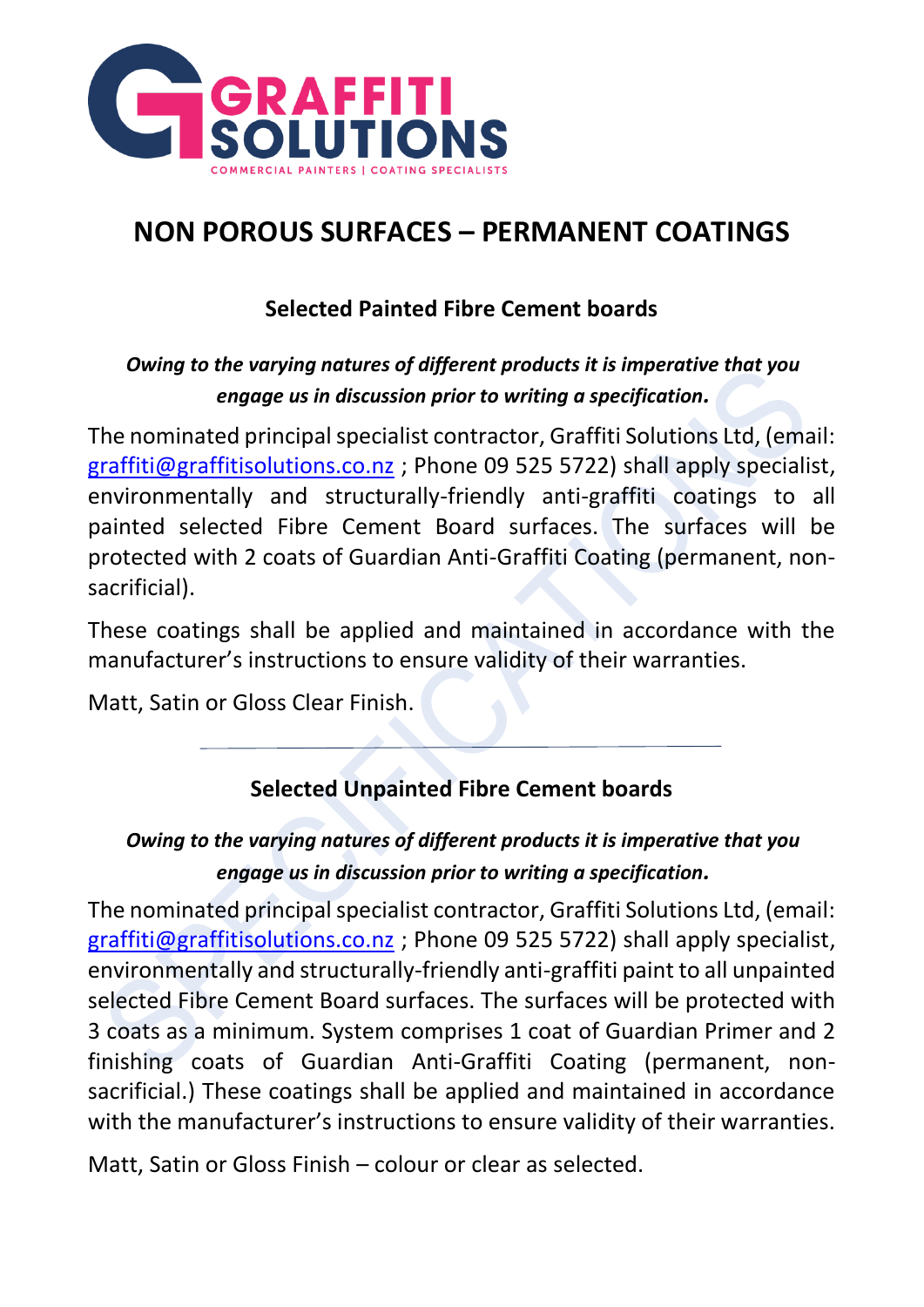

#### **Unpainted Steelwork (including Galvanised Steel)**

The nominated principal specialist contractor, Graffiti Solutions Ltd, (email: [graffiti@graffitisolutions.co.nz](mailto:graffiti@graffitisolutions.co.nz) ; Phone 09 525 5722) shall apply specialist, environmentally and structurally-friendly anti-graffiti coatings to all unpainted Steelwork surfaces. The steelwork will be treated with one coat of Guardian Epoxy Primer followed by 2 coats of Guardian Anti-Graffiti Coating (permanent.) These coatings shall be applied and maintained in accordance with the manufacturer's instructions to ensure validity of their warranties.

Matt, Satin or Gloss Clear Finish.

### **Painted Steelwork/ Powdercoated Steel/ Colorsteel**

The nominated principal specialist contractor, Graffiti Solutions Ltd, (email: [graffiti@graffitisolutions.co.nz](mailto:graffiti@graffitisolutions.co.nz) ; Phone 09 525 5722) shall apply specialist, environmentally and structurally-friendly anti-graffiti coatings to all painted Steelwork surfaces. The steelwork will be treated with 2 coats of Guardian Anti-Graffiti Coating (permanent). These coatings shall be applied and maintained in accordance with the manufacturer's instructions to ensure validity of their warranties.

Matt, Satin or Gloss Clear Finish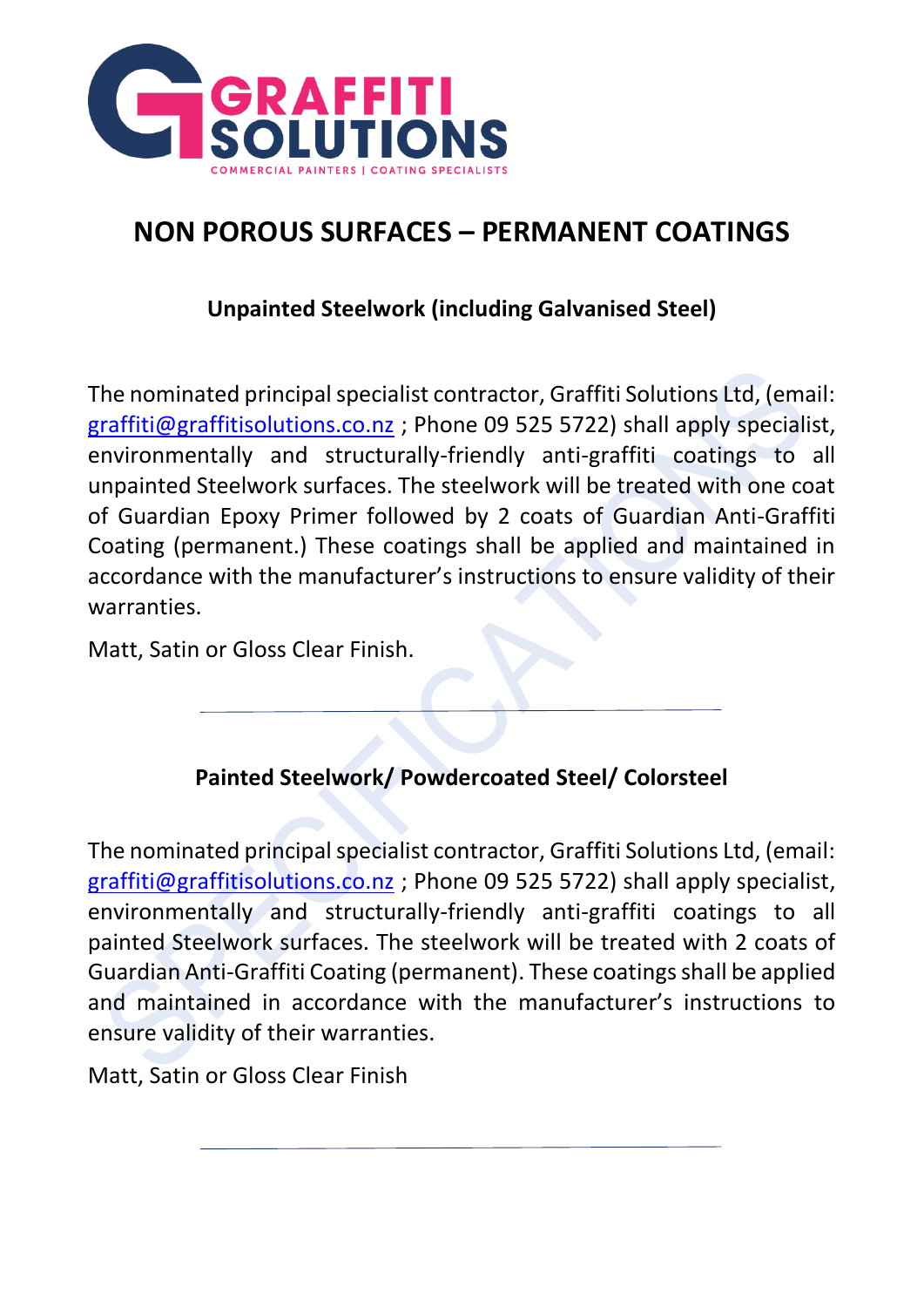

**Painted Metal Signs/Traffic Signs (Reflectivity test summary available)**

The nominated principal specialist contractor, Graffiti Solutions Ltd, (email: [graffiti@graffitisolutions.co.nz](mailto:graffiti@graffitisolutions.co.nz) ; Phone 09 525 5722) shall apply specialist, environmentally and structurally-friendly anti-graffiti coatings to all painted or graphics-applied sign surfaces. The signs will have 2 coats of Guardian Anti-Graffiti WATER-BASED finishing coat (permanent). These coatings shall be applied and maintained in accordance with the manufacturer's instructions to ensure validity of their warranties.

Matt, Satin or Gloss Clear Finish.

### **Vinyl Banners/Billboards/Signs**

The nominated principal specialist contractor, Graffiti Solutions Ltd, (email: [graffiti@graffitisolutions.co.nz](mailto:graffiti@graffitisolutions.co.nz) ; Phone 09 525 5722) shall apply specialist, environmentally and structurally-friendly anti-graffiti coatings to all painted or graphics-applied sign surfaces. The signs/skins will have 2 coats of Guardian Anti-Graffiti WATER-BASED finishing coats (permanent). These coatings shall be applied and maintained in accordance with the manufacturer's instructions to ensure validity of their warranties.

Matt, Satin or Gloss Clear Finish